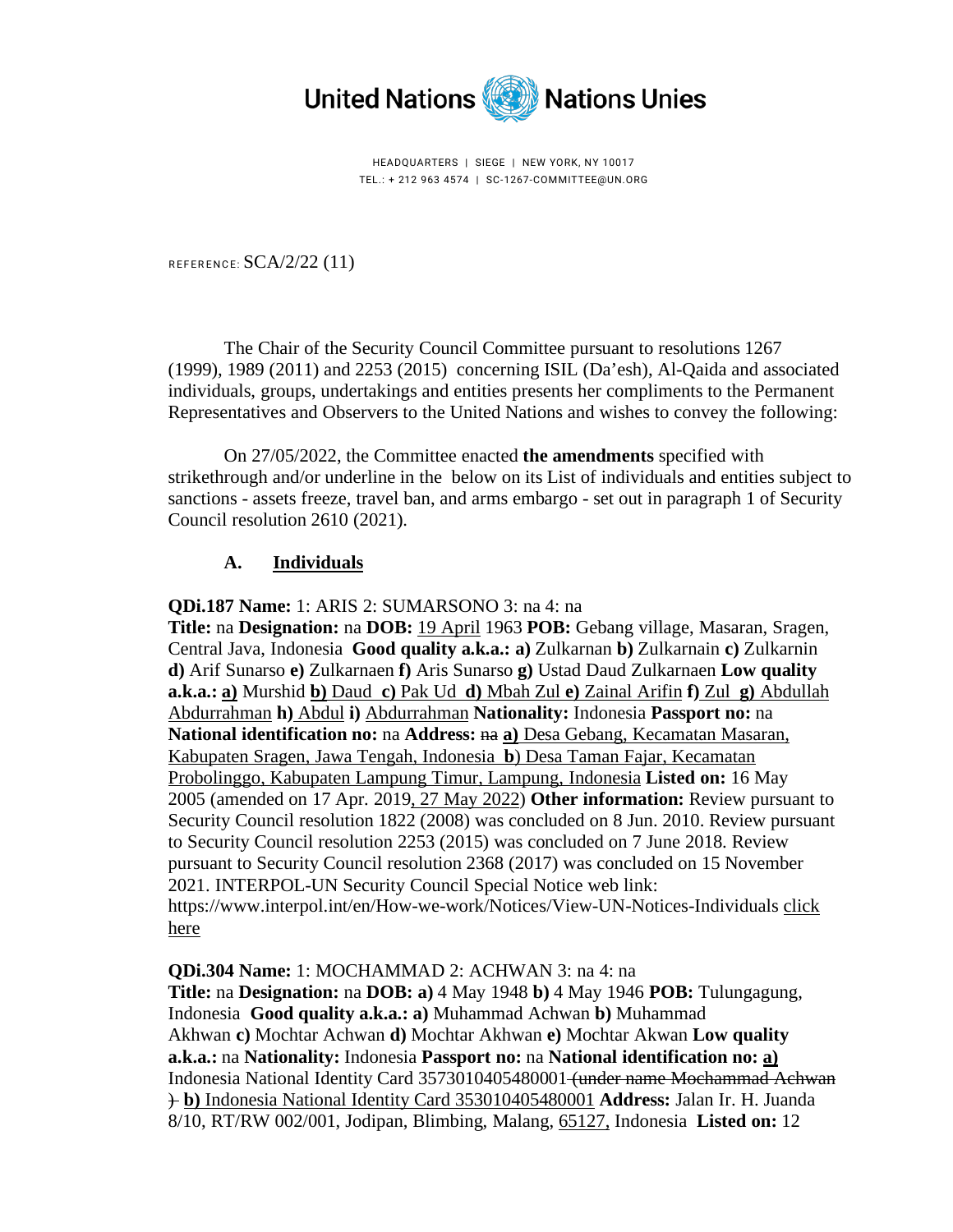Mar. 2012 (amended on 27 May 2022) **Other information:** Acting emir of Jemmah Anshorut Tauhid (JAT) (QDe.133). Associated with Abu Bakar Ba'asyir (QDi.217), Abdul Rahim Ba'aysir (QDi.293) and Jemaah Islamiyah (QDe.092). Review pursuant to Security Council resolution 2368 (2017) was concluded on 15 November 2021. INTERPOL-UN Security Council Special Notice web link: https://www.interpol.int/en/How-we-work/Notices/View-UN-Notices-Individuals [click](https://www.interpol.int/en/How-we-work/Notices/View-UN-Notices-Individuals)  [here](https://www.interpol.int/en/How-we-work/Notices/View-UN-Notices-Individuals)

**QDi.386 Name:** 1: MOUNIR 2: BEN DHAOU 3: BEN BRAHIM 4: BEN HELAL **Title:** na **Designation:** na **DOB:** 10 May 1983 **POB:** Ben Guerdane, Tunisia **Good quality a.k.a.:** na **Low quality a.k.a.: a)** Mounir Helel **b)** Mounir Hilel **c)** Abu Rahmah **d)** Abu Maryam al-Tunisi **Nationality:** Tunisia **Passport no:** na **National identification no:** <del>na</del> 08619445 **Address:** na Amria Ben Guerdane, Medenine, Tunisia **Listed on:** 29 Feb. 2016 (amended on 27 May 2022) **Other information:** Foreign terrorist fighter facilitator experienced in establishing and securing travel routes. Deeply involved in providing material support to the Organization of Al-Qaida in the Islamic Maghreb (QDe.014) in North Africa. Assisted foreign terrorist fighters' travel throughout North Africa and to Syrian Arab Republic to join Islamic State in Iraq and the Levant, listed as Al-Qaida in Iraq (QDe.115). Profession: farm worker. Mother's name: Mbarka Helali. Review pursuant to Security Council resolution 2368 (2017) was concluded on 15 November 2021. INTERPOL-UN Security Council Special Notice web link: https://www.interpol.int/en/How-we-work/Notices/View-UN-Notices-Individuals click [here](https://www.interpol.int/en/How-we-work/Notices/View-UN-Notices-Individuals)

**QDi.395 Name:** 1: MUHAMMAD 2: SHOLEH 3: IBRAHIM 4: na **Title:** Ustad **Designation:** na **DOB:** 1958 (Sep.) **POB:** Demak, Indonesia **Good quality a.k.a.: a)** Mohammad Sholeh Ibrahim **b)** Muhammad Sholeh Ibrohim **c)** Muhammad Soleh Ibrahim **d)** Sholeh Ibrahim **e)** Muh Sholeh Ibrahim **Low quality a.k.a.:** na **Nationality:** Indonesia **Passport no:** na **National identification no:** na **a**) Indonesia National Identity Card 3311092409580002 **b)** Indonesia National Identity Card 3311092409580003 **Address:** na **a)** Masjid Baitul Amin, Waringinrejo RT 01 RW 02, Grogol, Cemani, Sukoharjo, Jawa Tengah 57572, Indonesia **b)** Desa Cemani, Waringinrejo RT 001/021, Kecamatan Grogol, Kabupaten Sukoharjo, Jawa Tengah, Indonesia **Listed on:** 20 Apr. 2016 (amended on 27 May 2022) **Other information:** Has served as the acting emir of Jemmah Anshorut Tauhid (JAT) (QDe.133) since 2014 and has supported Islamic State in Iraq and the Levant (ISIL), listed as Al-Qaida in Iraq (QDe.115). Profession: Lecturer/Private Teacher. Review pursuant to Security Council resolution 2368 (2017) was concluded on 15 November 2021. INTERPOL-UN Security Council Special Notice web link: https://www.interpol.int/en/How-wework/Notices/View-UN-Notices-Individuals [click here](https://www.interpol.int/en/How-we-work/Notices/View-UN-Notices-Individuals)

The names of individuals and entities on the ISIL (Da'esh) and Al-Qaida Sanctions List pursuant to a decision by the Committee may be found in the "Press Releases" section on the Committee's website: <https://www.un.org/securitycouncil/sanctions/1267/press-releases>

To obtain a fully updated version of the List, Member States are encouraged to consult, on a regular basis, the Committee's website at the following URL: